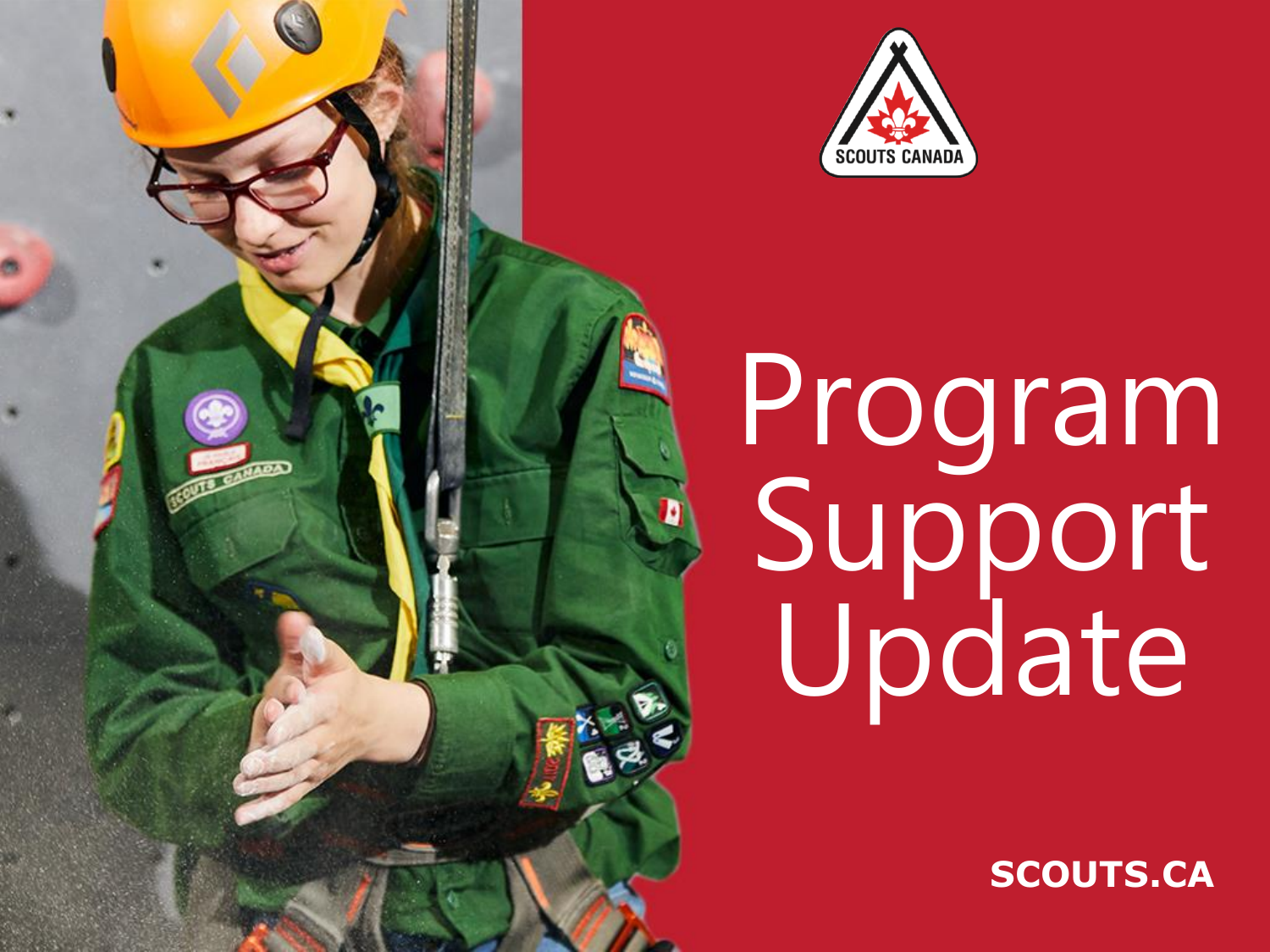## What's New?

## *Personal Achievement Badge Portal*

Great Scouting adventures don't just happen outdoors-Scouting can be experienced virtually, allowing youth to continue developing well-rounded skills through fun activities! In order to help youth discover the Canadian Path more easily, Scouts Canada's Personal Achievement Badge experience offers straightforward navigation for youth to find fun and engaging resources.

### [Personal Achievement Badge Portal](about:blank)

https://www.scouts.ca/programs/canadian-path/personal-achievement-badges/personal-achievement-badges-beavers.html

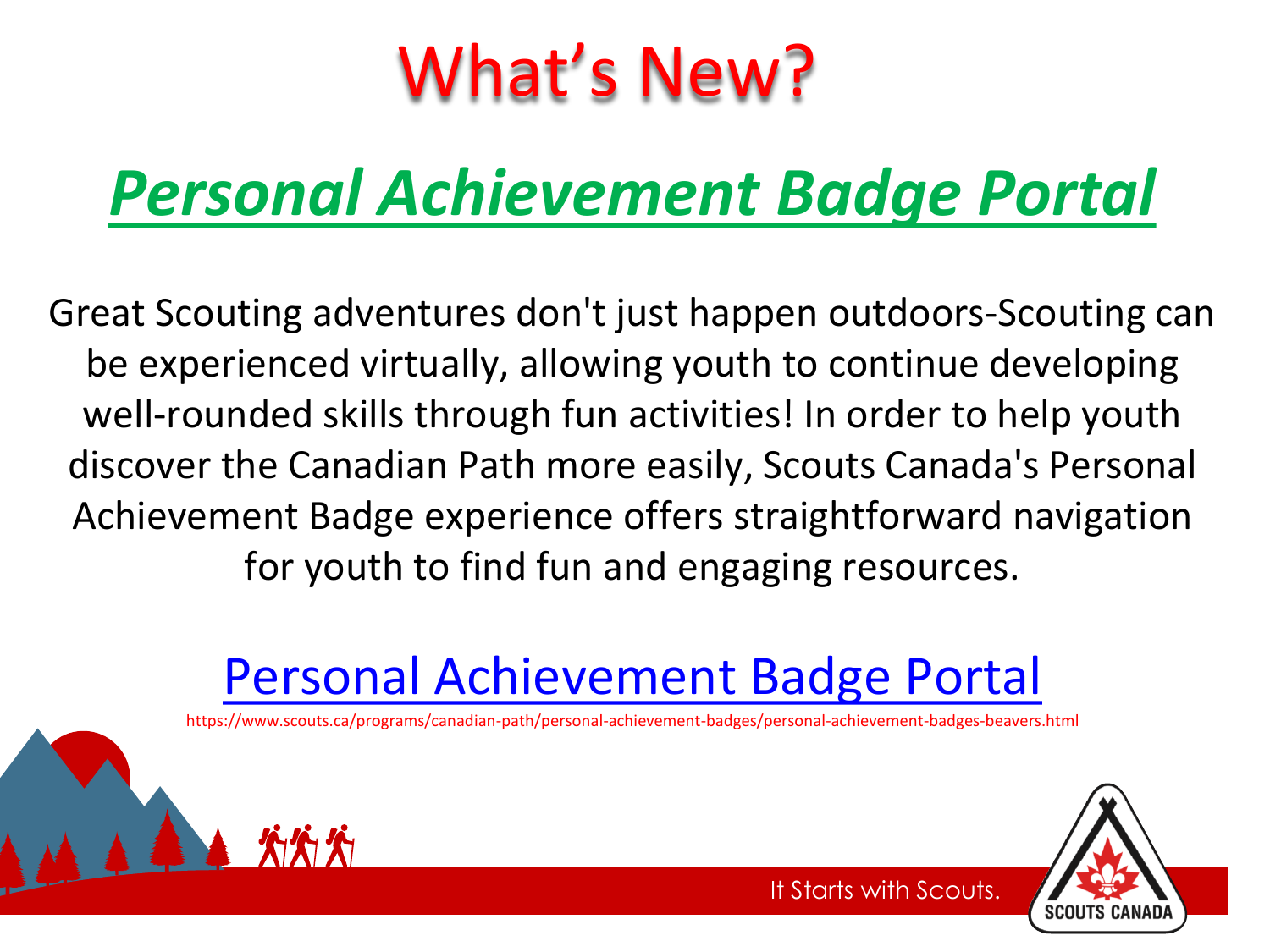## What's New?

## *Scouts for Sustainability Portal*

While Scouting youth are already known for leading environmental and social causes to benefit the world around them, Scouts Canada's new Scouts for Sustainability program is taking our impact to the next level by aligning our existing Canadian Path program with the United Nations' [Sustainable Development](about:blank) Goals (SDGs) movement.

*[Scouts for Sustainability](about:blank)*

*https://www.scouts.ca/programs/scouts-for-sustainability/faqs.html*



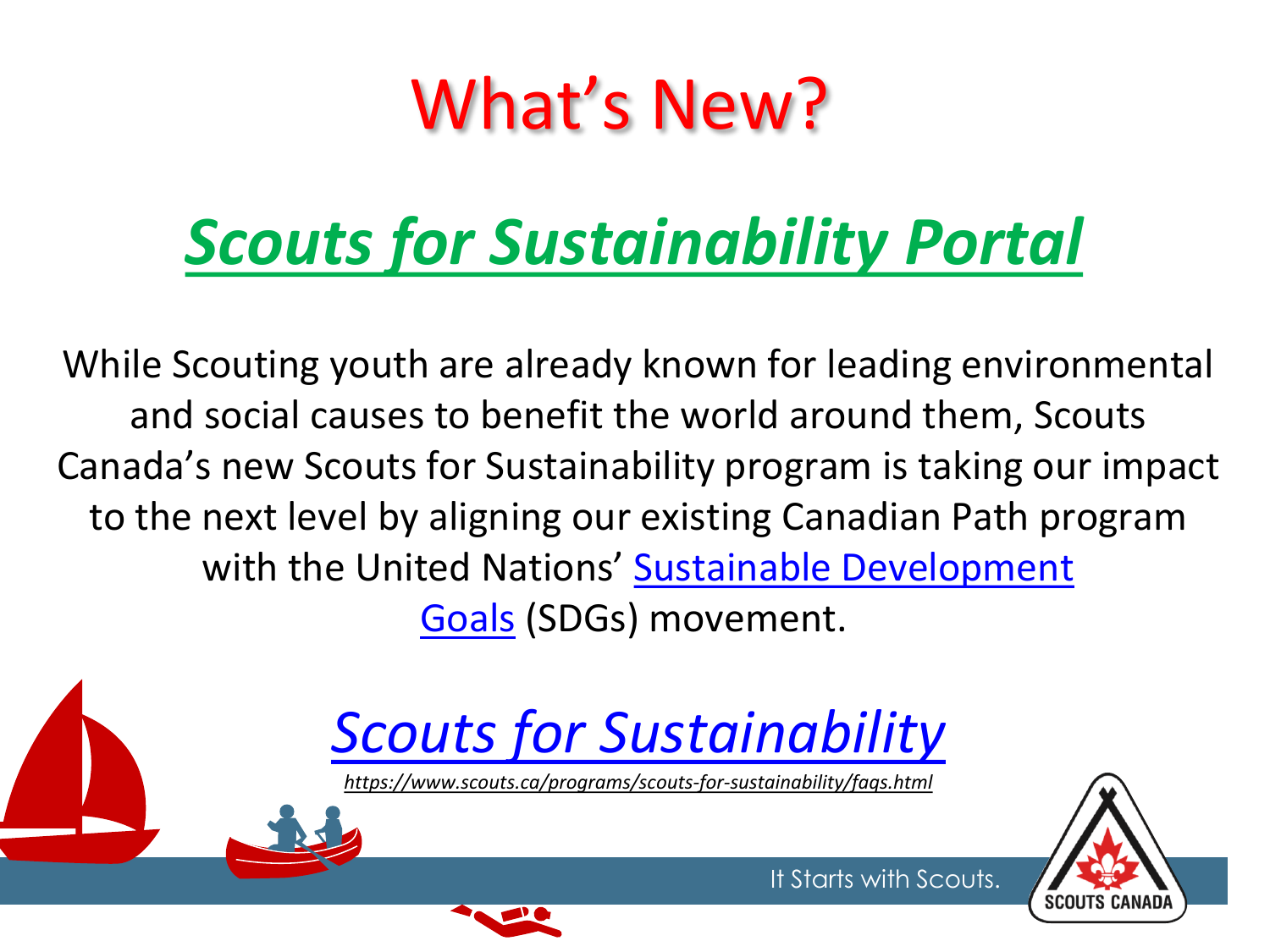## Virtual Resources

#### **Virtual Scouting Week to Week**

Here are a few resources

#### **General information**

[Tips for Virtual Meetings](about:blank) [Activities for Virtual Meetings](about:blank) [Virtual Scouting Safety Tips](about:blank) [Scouting at Home](about:blank) [Sustainable Development Goals](about:blank) [Personal Achievement Badges](about:blank)

#### **Beaver Colony**

[8 weeks of Virtual Scouting Meetings](about:blank) [Plan-Do-Review: How to time your virtual meeting](about:blank)

#### **Cub Pack**

[8 weeks of Virtual Scouting Meetings](about:blank) [Plan-Do-Review: How to time your virtual meeting](about:blank)

#### **Trail Cards for Virtual Meetings**

[Let's Get Virtual](about:blank) [Learn Something New](about:blank) [What is… a virtual trivia game?](about:blank) [On the \(Scavenger\) Hunt](about:blank) [Get That Lingo!](about:blank) [Virtual Trek](about:blank)

ጅላጅ ጅነ

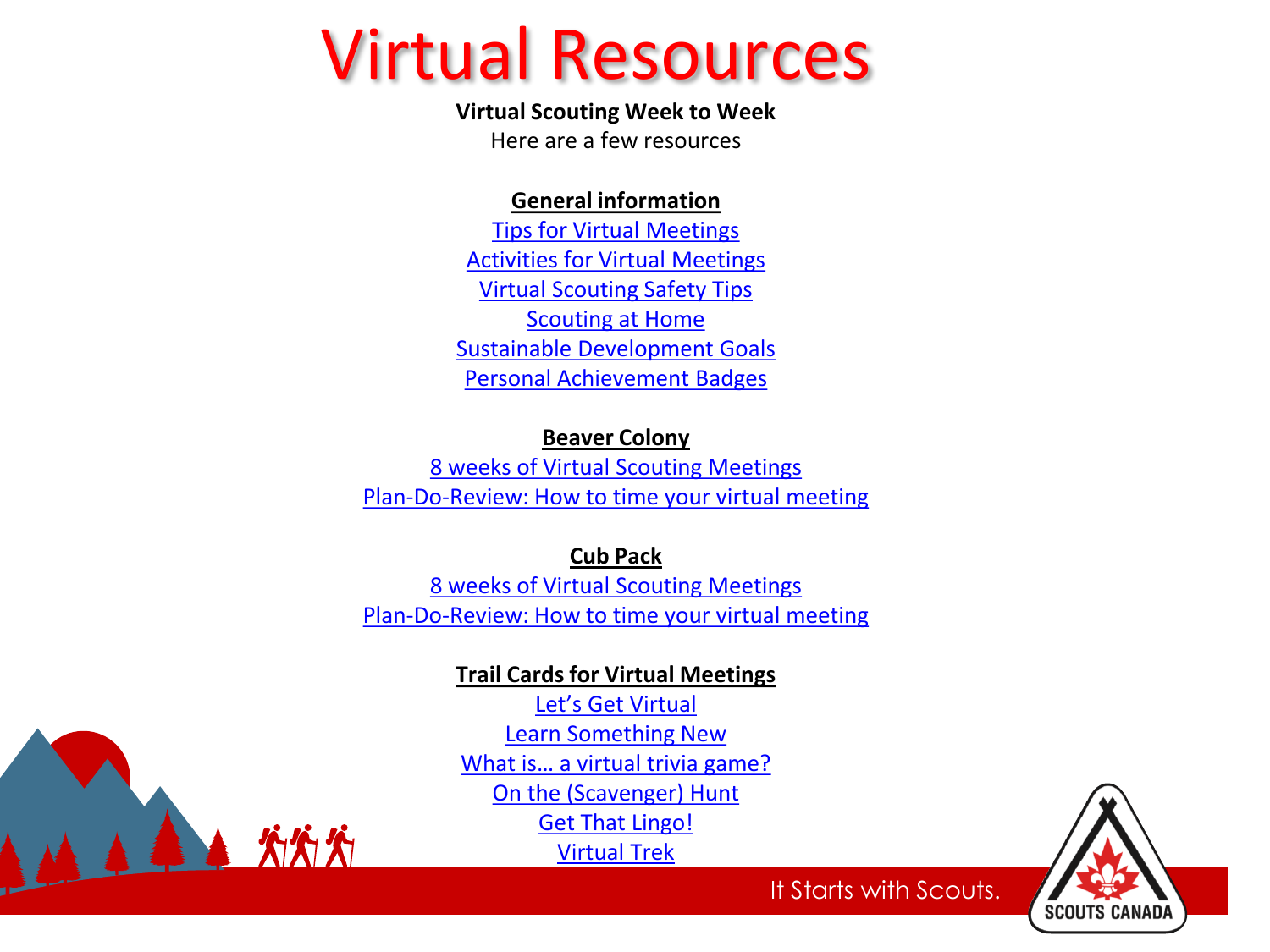## **MORE TO COME!**

- **THE GREAT CANADIAN ADVENTURE**
- **ACTIVITY DATABASE**
- **RECRUITEMNT FOR IN-SECTION SUPPORT** 
	- **PILOTS HAVE STARTED**
	- **FULL LAUNCH FOR JANUARY 2021**

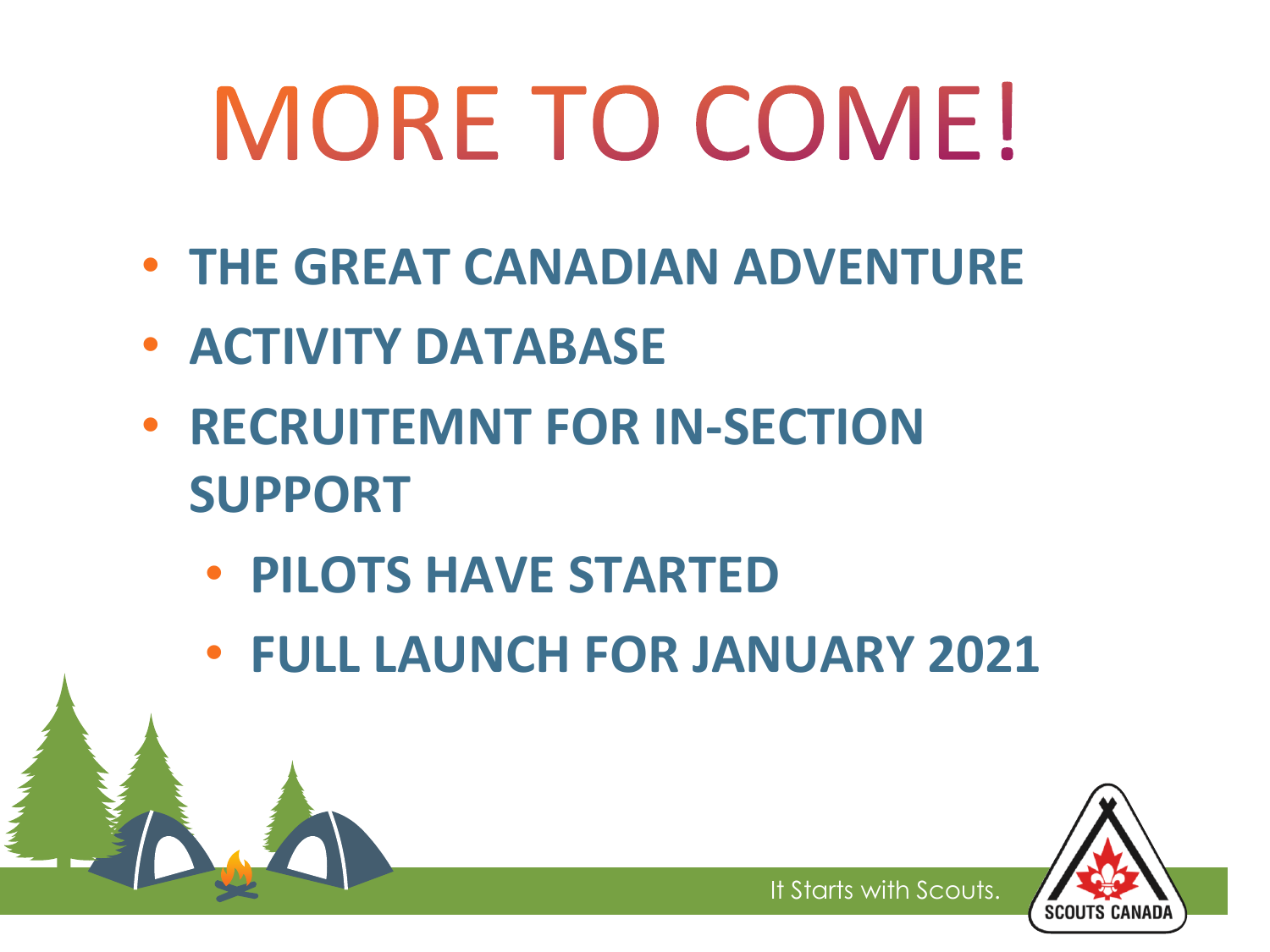## **VIRTUAL** KNOW-VEMBER . 2020

SESSIONS: Sustainable Development Goals (SDGs) Outdoor Adventurers Mental Health Best Practices for Behaviour Management Personal Achievement Badges Winter Adventures Patrol Systems and Section Leadership Teams Gamestorming Virtual Scouting Scoutstracker - Introduction & Get the Most out of the Platform

\* **Registration will be available in the David Huestis Learning Centre**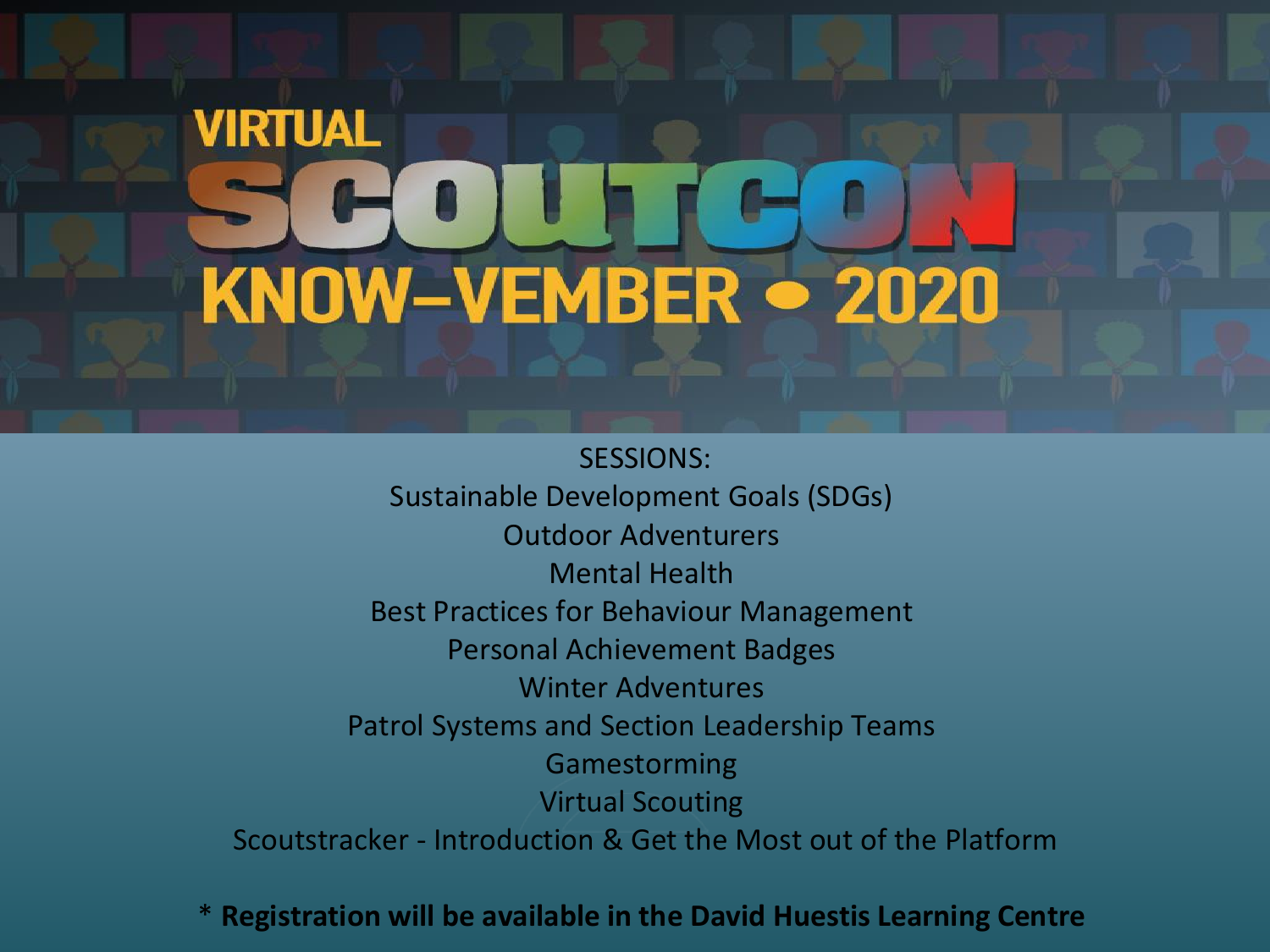## [Volunteer with the](about:blank)  [Program Support Team](about:blank)!

#### https://www.surveymonkey.com/r/SC\_PSFT\_EOI

**Expanding Company**